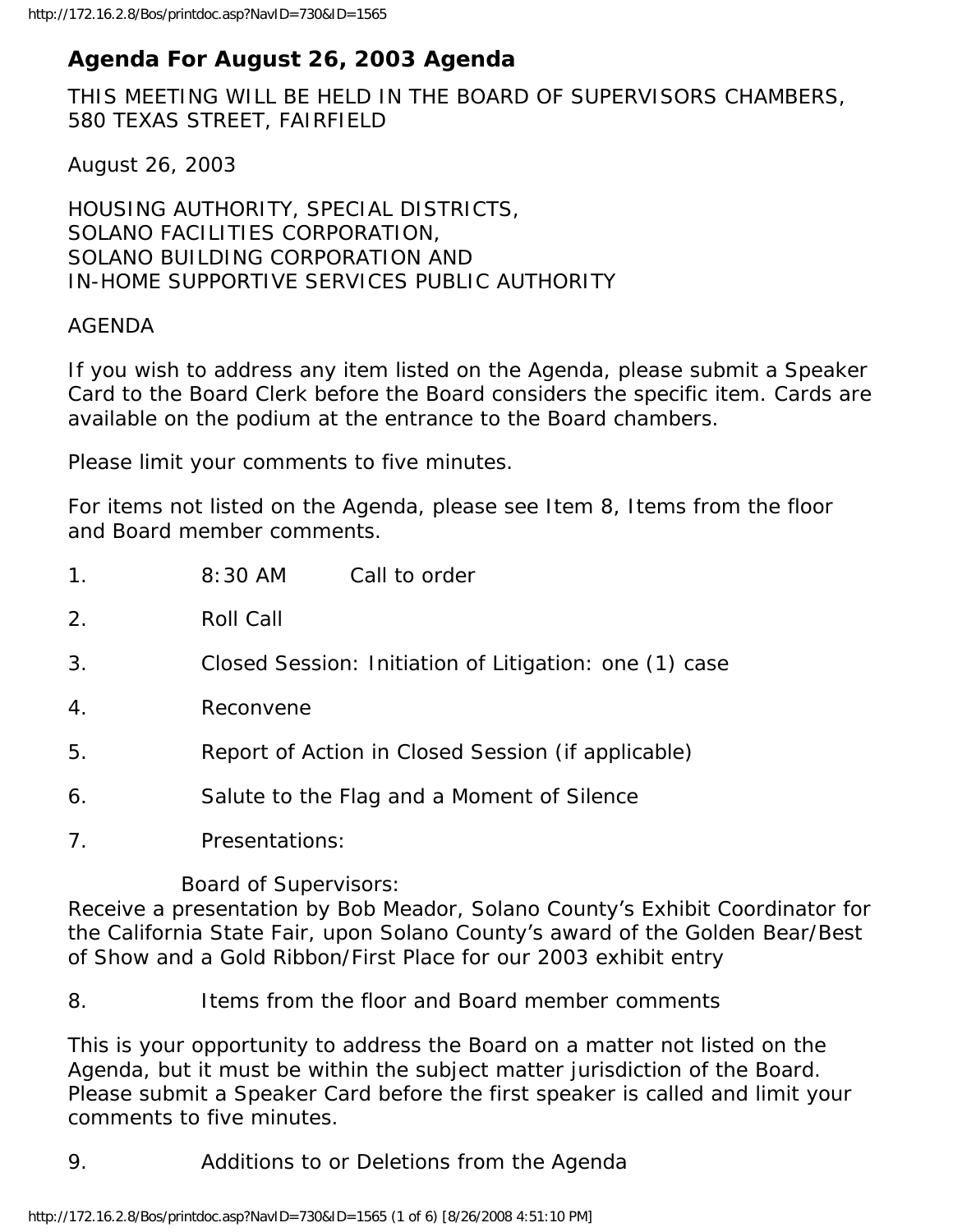# 10. Public Comment on Consent Calendar

 Each speaker shall have 5 minutes to address any or all items on the Consent Calendar.

- 11. Approval of the Agenda
- 12. Approval of Consent Calendar

The Board considers all matters listed under the Consent Calendar to be routine and will adopt them in one motion. There will be no discussion on these items before the Board votes on the motion unless Board members request specific items be discussed and/or removed from the Consent Calendar.

# CONSENT CALENDAR

# GENERAL GOVERNMENT

13. Clerk of the Board of Supervisors:

 Approval of Minutes: Board of Supervisors August 5, 2003 and August 12, 2003; Rural North Vacaville Water District August 5, 2003

14. Auditor-Controller:

 A) Adoption of a resolution setting the Tax Rates for the County and applicable districts for FY2003/04

 B) Accept the follow-up review of reportable conditions noted on the Audit Report of the Public Guardian's Office issued on August 6, 2002

### HEALTH AND SOCIAL SERVICES

15. Health and Social Services:

 A) Approval of a resolution authorizing the Chairman to sign a Declaration of Intent to apply for Rural Health Services Program (RHS) funding, the RHS application, and the Agreement for FY2003/04 (funded from Tobacco Tax through Proposition 99)

B) Approval of an agreement with Chabot-Las Positas Community College District (CLPCCD) to provide federally funded training and technical assistance to Solano County group home and foster family agencies for the period of July 1, 2003 to June 30, 2004 in the amount of \$166,250; approve an appropriation transfer of Unanticipated Revenue in the amount of \$166,250 (4/5 vote required) (federal funds of \$166,250; required match of \$203,194 provided by CLPCCD; no County funding)

 C) Approval of a revenue contract with the State Emergency Medical Services Authority (EMS) in the amount of \$28,800; approve a contract with the Hospital Association of Southern California in the amount of \$119,850 for the period August 26, 2003 through August 25, 2004; approve an appropriation transfer in the amount of \$28,800 from Unanticipated Revenue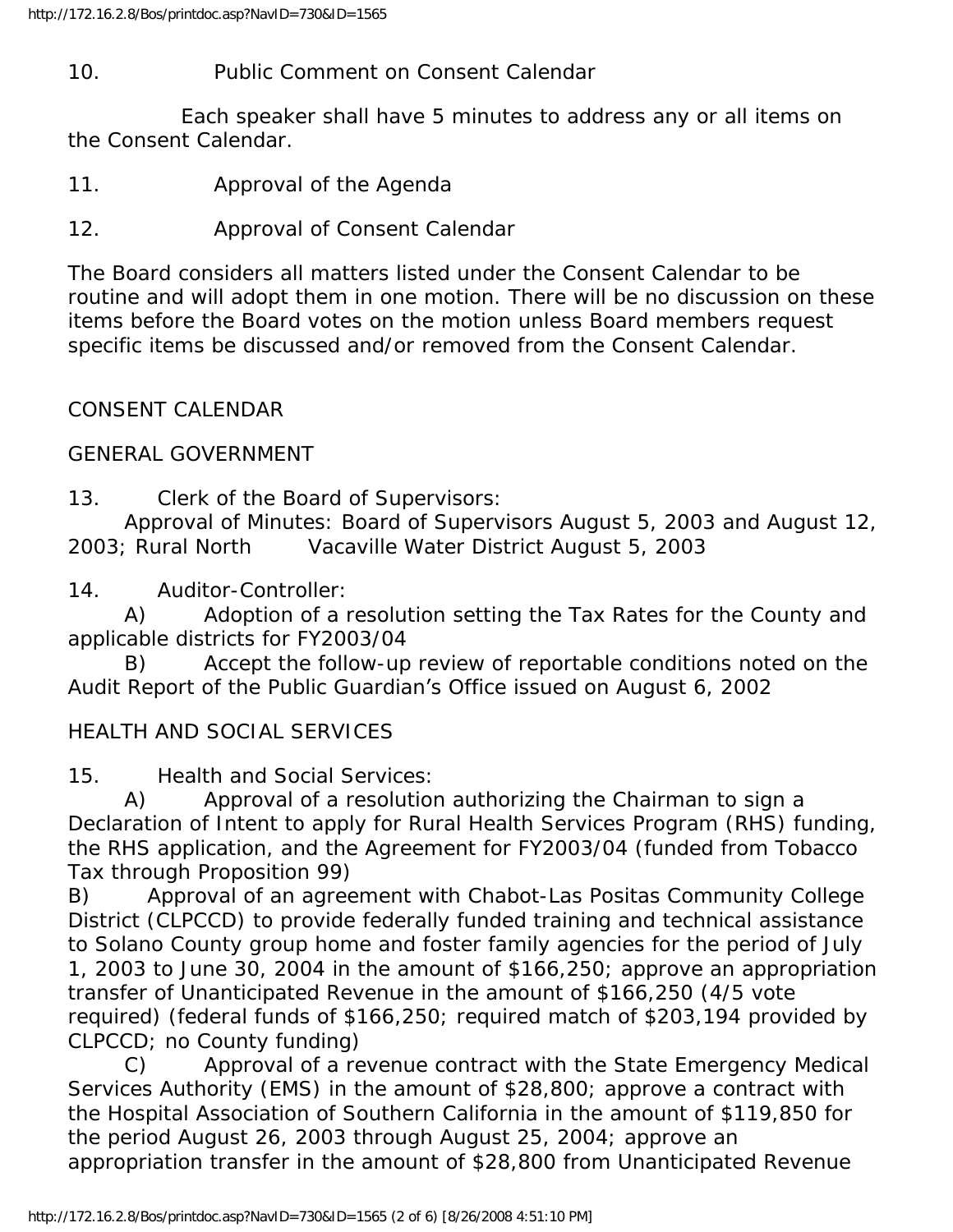to fund the installation of an Emergency Hospital and Response Communications System (4/5 vote required); approve an appropriation transfer of \$56,471 from the Communications Equipment line item to the Contracted Services line item

#### CRIMINAL JUSTICE

16. District Attorney:

 Approval of the Federal Annual Certification Report with the United States Department of the Treasury and the Department of Justice enabling the continued receipt of Federal asset forfeiture monies available for sharing

17. Sheriff/Coroner:

A) Approval of a mortuary service contract renewal with J. Morris Company in the amount of \$72,000 to provide body removal services to the Sheriff/Coroner's Office for the period of September 1, 2003 through August 31, 2005

B) Accept the Sheriff's Inmate Welfare Fund Report of Expenditures for fiscal year ending June 30, 2003

C) Approval of an appropriation transfer of Unanticipated Revenue in the amount of \$973,380 from the State Office of Homeland Security (4/5 vote required); approve the acquisition of fixed assets of special equipment and vehicles associated with Homeland Security efforts totaling \$842,431 (Federally funded/no County match required)

LAND USE/TRANSPORTATION: None

OTHER: None

SPECIAL DISTRICTS GOVERNED BY THE BOARD OF SUPERVISORS: None

### SCHEDULED CALENDAR

18. Rescheduled Consent Items: (Items pulled from Consent Calendar above)

- $(A)$  E)
- $(B)$   $F)$
- $(C)$   $G)$
- $D)$  H)

GENERAL GOVERNMENT

19. County Administrator:

 A) Receive a presentation from David Turch, Federal Legislative Advocate, on issues of importance to Solano County

 B) Receive a presentation from Paul Yoder, Solano County's Legislative Advocate, on issues of importance to Solano County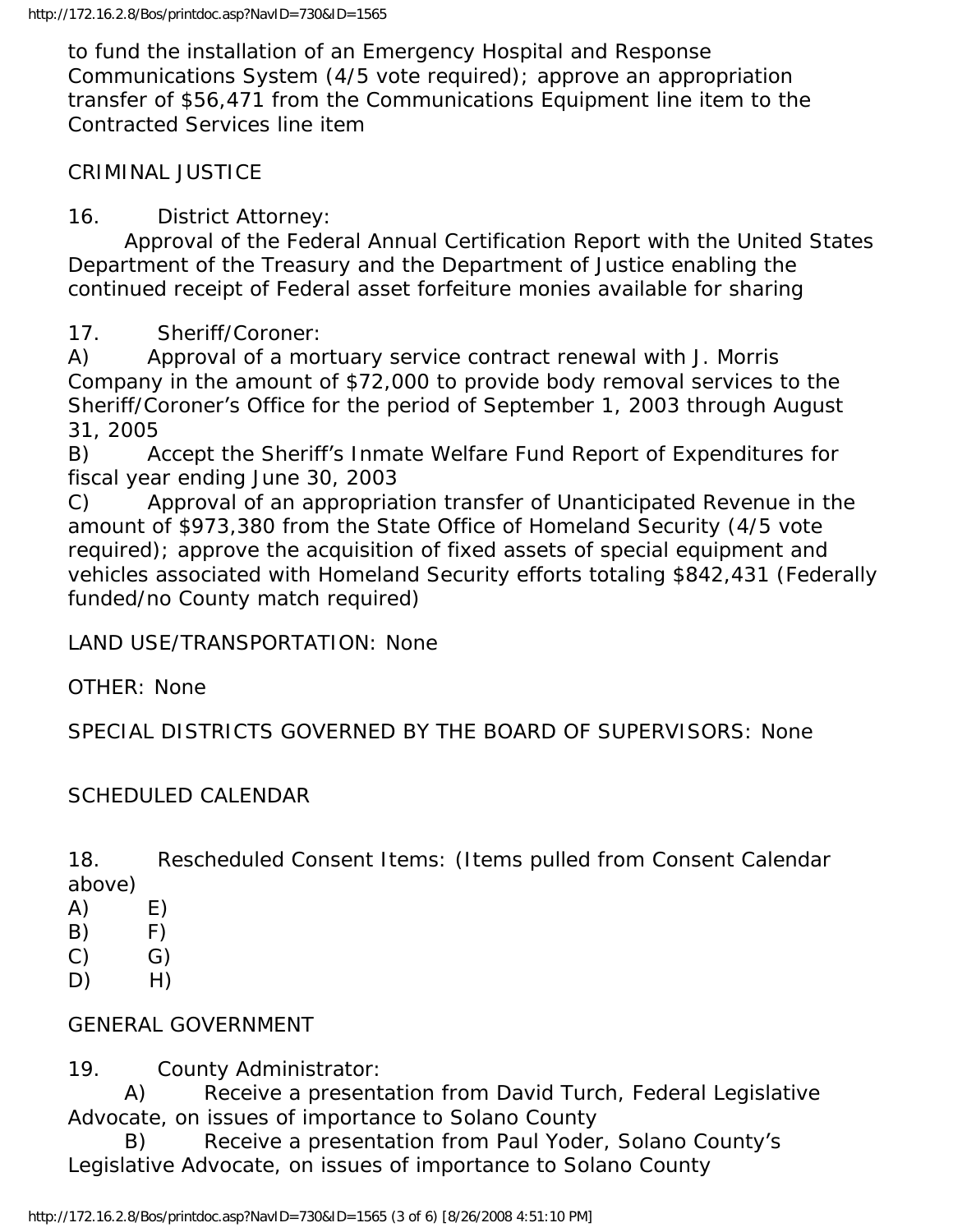20. Registrar of Voters:

 A) Receive a report on the status of the Registrar of Voters efforts to address demands of conducting the Special Recall Election; consider approval of an amendment to the Diebold contract to reflect changes in the term of the original agreement and authorize the County Administrator to execute the amendment; authorize the County Administrator to approve any additional contract amendments up to 10% of the original contract amount

 B) Consider canceling the Board of Supervisors Meeting of March 2, 2004 at the request of the Registrar of Voters

21. County Counsel:

 A) First reading of an ordinance amending Chapter 6.5 of the Solano County Code to add Sections 6.5-36, 6.5-37 and 6.5-38, relating to removal of abandoned vehicles (waive reading by majority vote)

 B) Consider rejection of twenty claims for refund of real property taxes of Steven R. and Connie L. Penza in the amount of \$1,908.31.

### HEALTH AND SOCIAL SERVICES

22. Health and Social Services:

 A) Receive a report regarding homeless services to be provided by Health and Social Services in FY2003/04; consider approval to fund the continued operation of showers for the homeless at Mission Solano; approval of an appropriation transfer in the amount of \$17,500 from General Fund Contingencies to fund the requested increase in County Contribution to Health and Social Services (4/5 vote required); approval of an appropriation transfer increasing appropriations for the Health and Social Services Department in the amount of \$17,500 and reflect the transfer of that amount of resources from the General Fund to the Health and Social Services Department (4/5 vote required)

 B) Consider approval of an amendment to the Participation Agreement with the County Medical Services Program (CMSP) Governing Board in the amount of \$2 million for a total contract amount of \$14.3 million, for the period February 1, 2003 through January 31, 2004, to be funded by \$1.0 million from the CMSP Governing Board and \$1 million from the Tobacco Settlement Fund Contingency

 C) Consider accepting a report on the closure of Village High and the transfer of these services to school sites in Vallejo and Vacaville; approval of an amendment to the Allocation List to delete 1.0 FTE Cook position, effective October 11, 2003; approval of recommendations for implementation of service transfers outlined in the staff report

CRIMINAL JUSTICE: None

LAND USE/TRANSPORTATION: None

OTHER: None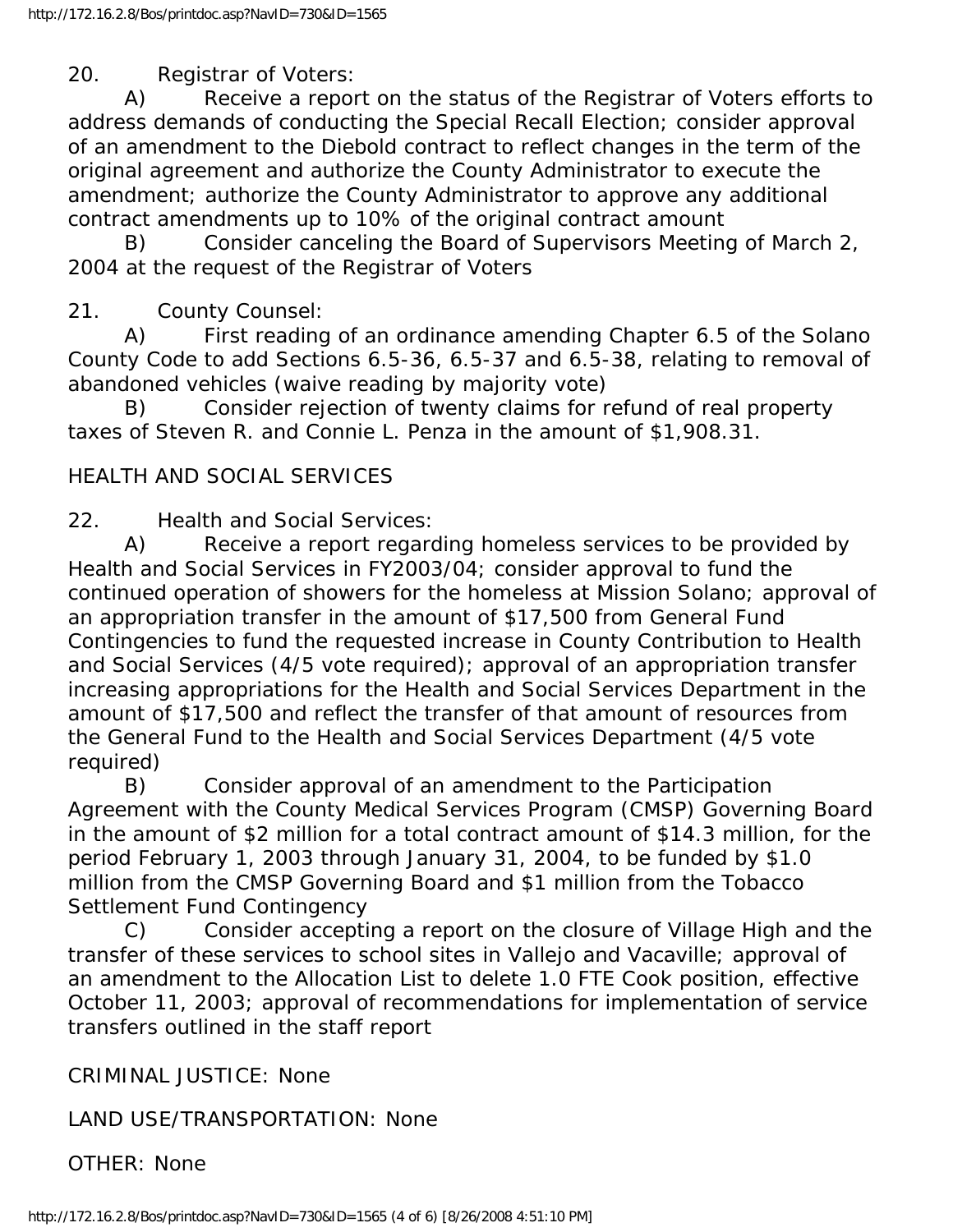MISCELLANEOUS ITEMS

- 23. Appointments/Resignations to Boards and Commissions:
	- A) Board of Supervisors: Appointment of Ms. Nathel Ramirez to the Community Action Agency

B) Board of Supervisors:

Reappointment of Diji Christian to the Solano County Library Advisory Council

- C) County Counsel:
	- Appointment of William Holdener and Leon Robben to the Maine Prairie Water District Board of Directors
- D) Solano Children's Alliance:

Reappointment of Lisa Clevenger, Linda Alonzo, Kathy Lago, Sonja New, Sal Alcala, and Billie Middleton to the Solano Children's Alliance

- E) Workforce Investment Board of Solano County: Ratify appointment of Ms. Pam Englund to the Workforce Investment Board of Solano County
- 24. Adjourn:

#### MEETING CALENDAR

|                                                                   | 8/26 5:30 p.m.                             | Vallejo Sanitation and Flood Control,              |  |  |
|-------------------------------------------------------------------|--------------------------------------------|----------------------------------------------------|--|--|
|                                                                   | 555 Santa Clara St., Vallejo               |                                                    |  |  |
| 9/2                                                               | 9:00 a.m.                                  | Board of Supervisors, 580 Texas St., FF            |  |  |
| 9/2                                                               | 6:30 p.m.                                  | SIDS Advisory Committee, 300 Hospital              |  |  |
| Dr., Medical Staff Meeting Room, Vallejo                          |                                            |                                                    |  |  |
| 9/2                                                               |                                            | 6:30 p.m. Solano County Children & Families        |  |  |
| Commission, Health & Human Services Center Multipurpose Rm., 2101 |                                            |                                                    |  |  |
| Courage Dr., FF                                                   |                                            |                                                    |  |  |
|                                                                   | $9/3$ $9:30$ a.m.                          | BAAQMD 939 Ellis St., San Francisco                |  |  |
| 9/3                                                               | Noon                                       | Children's Alliance, Suisun Community              |  |  |
|                                                                   | Center, 611 Village Drive, Suisun          |                                                    |  |  |
| 9/3                                                               | $1:30$ p.m.                                | ABAG Regional Planning Comm.                       |  |  |
| 9/4                                                               | $10:00$ a.m.                               | Solano County Zoning Administrator, 47 0           |  |  |
|                                                                   | Chadbourne Rd., 2nd Floor, FF              |                                                    |  |  |
| 9/4                                                               | $1:00$ p.m.                                | BCDC, S.F. Downtown Center, 425 Market             |  |  |
|                                                                   | St., San Francisco                         |                                                    |  |  |
| 9/4                                                               |                                            | 7:00 p.m. Solano County Planning Commission, Board |  |  |
|                                                                   | of Supervisors Chambers, 580 Texas St., FF |                                                    |  |  |